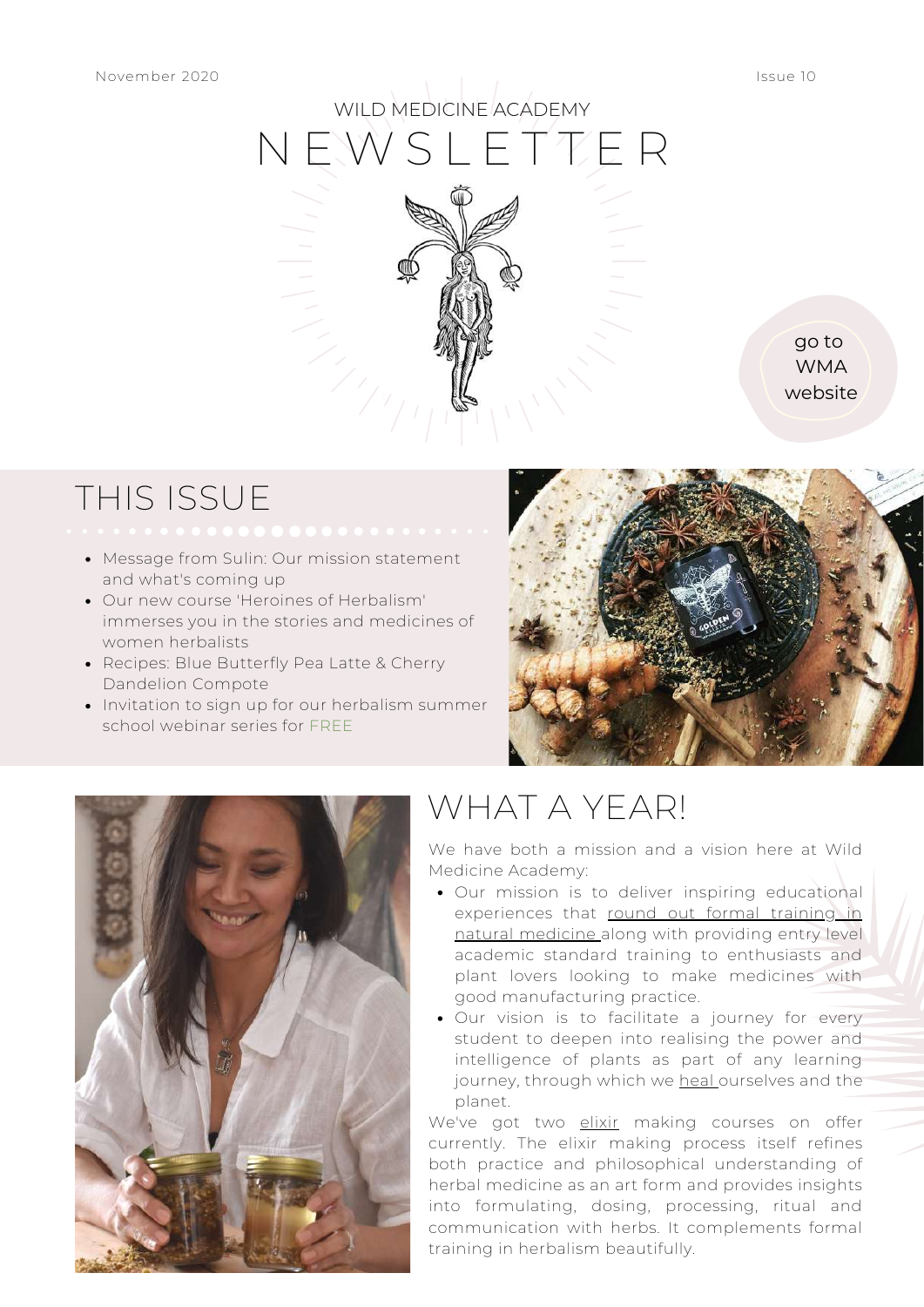### COMING UP!

- Free educational offerings: This summer you will receive an invite to sign up for our completely free webinar based summer school in herbalism. Keep an eye out for it!
- New courses: In 2021 look out for holistic diagnosis, elemental theory, synergism and more.
- Elixirs meetings: The next ELIXIRS group zoom meeting will be January 2021. More info on the Facebook group.
- Our growing team: There are two incredibly intelligent and inspirational nature cure professionals who are joining our team for 2021 which is so exciting. Woohoo!

# HEROINES OF HERBALISM

Women in herbalism don't get enough recognition! In this course dive into the lives, achievements and approaches to medicine of three great women herbalists: Hildegard von Bingen, Lydia Pinkham and Juliette de Bairacli Levy. It's a short and sweet 3 unit course with beautiful recipes, downloadables, video demos and a bonus mystery fourth unit. Perfect for a summer holiday experience and the herb kits and module books are both available for purchase too! Watch my introduction to the course [here](https://www.wildmedicineacademy.com/?sfwd-courses=heroines-of-herbalism). This would make a beautiful Christmas present :)



Heroines of Herbalism A learning journey about three great women herbalists with historical details, music, poetry and elixir making



## BUTTERFLY PEA LATTE

Let's face it, we all get excited about tea. That's why you're on this newsletter list. Here's a mug-o-LOVE recipe for you to share with someone special.

- 1 Tbsp Blue Butterfly Pea (flos, dry)
- 500mL milk of your choice, warmed on stove
- 1/2 tsp vanilla essence
- 1 Tbsp maple syrup

Warm the milk and flowers together gently. When hot, strain and top with frothed milk and flowers of your choice such as rose petals and Sacred Blue Lily.

Butterfly Pea flowers are a natural antioxidant, and therefore are beneficial for the vascular system, the heart, and also as agents to alleviate cellular damage. This recipe makes two 250mL mugs, two serves.